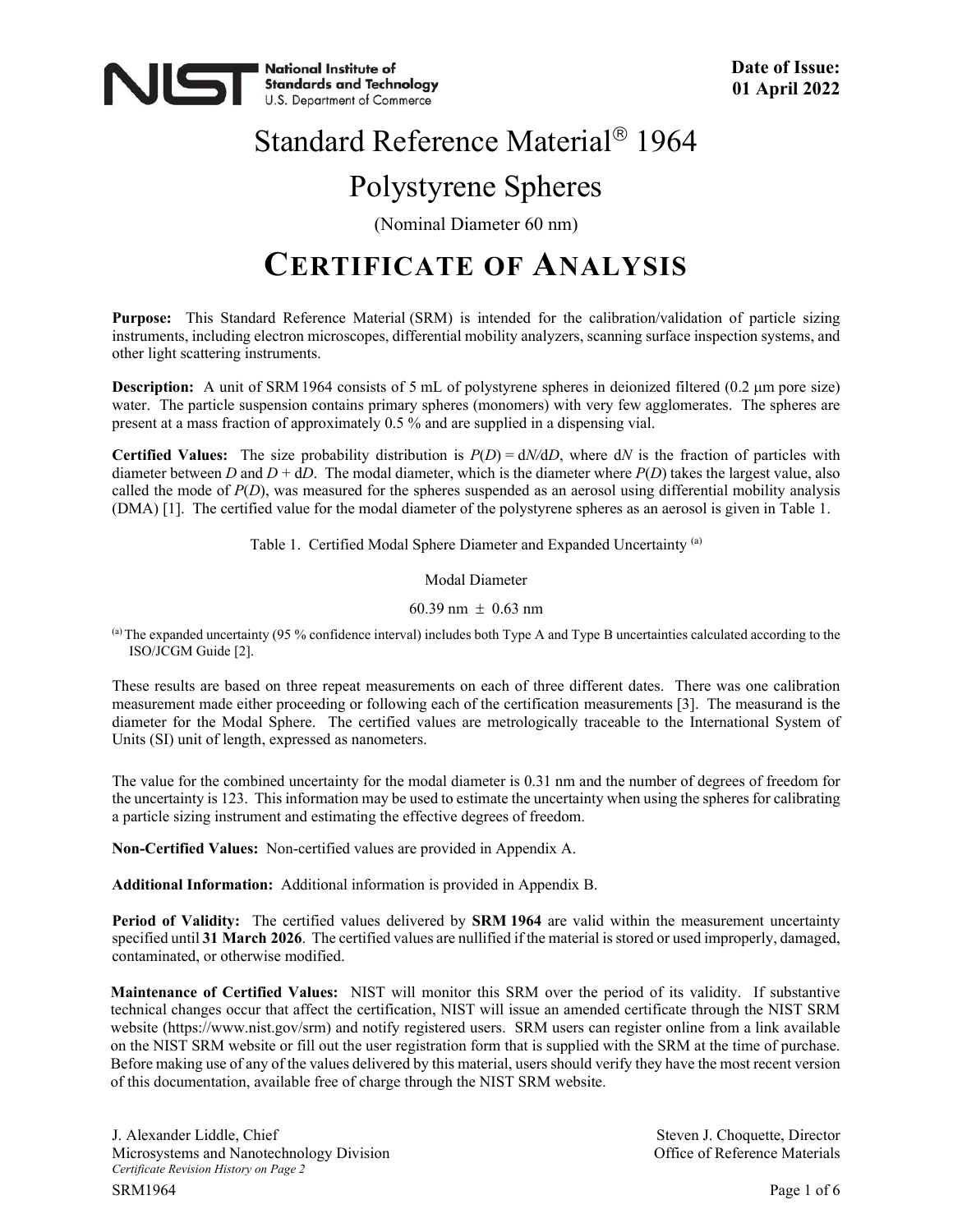**Storage:** Refrigerate the sample (5 °C to 15 °C) but **DO NOT** allow the sample to become frozen. **DO NOT** remove the cap from the vial until the sample is to be used. It should be noted that no biocide was added during packaging. Once the sample is opened, there is a possibility of biological contamination leading to growth of bacteria or spores. To minimize the occurrence of this unwanted growth, replace the cap immediately after dispensing the sample drops.

Use: A sample of the spheres may be obtained by squeezing a drop from the vial. Use filtered (0.2  $\mu$ m pore size filter) deionized water for dilution. Care should be exercised to prevent contamination once the cap has been removed.

**Note:** The polystyrene spheres may be damaged by exposure to an electron beam. Notably, this could lead to shrinkage of the certified diameter by 8 % or more. This effect can be minimized by using a short exposure time and low electron flux but may nevertheless remain significant [4].

**Traceability:** In the present certification measurements [1], the DMA was calibrated using SRM 1963. The certification of SRM 1963 [5] was based upon the certification of the 0.895 µm particle standard, SRM 1690. The certification of SRM 1690 [6], in turn, was based upon the He-Ne laser wavelength in air, 632.807 nm. Lastly, the He-Ne laser wavelength [7] has been determined with respect to the fundamental standard, SI Unit for length. All of the contributions to the uncertainty imposed by this traceability chain have been included in the Type B uncertainty expressed above.

#### **REFERENCES**

- [1] Mulholland, G.W.; Donnelly, M.K.; Hagwood, C.; Kukuck, S.R.; Hackley, V.A.; Pui, D.Y.H.; *Measurement of 100 nm and 60 nm Particle Standards by Differential Mobility Analysis*; J. Res. Natl. Inst. Stand. Technol., Vol. 111, Issue 4, pp. 257–312, (2006).
- [2] JCGM 100:2008; *Evaluation of Measurement Data — Guide to the Expression of Uncertainty in Measurement*  (GUM 1995 with Minor Corrections); Joint Committee for Guides in Metrology (JCGM) (2008); available at <https://www.bipm.org/en/publications/guides> (accessed Apr 2022); see also Taylor, B.N.; Kuyatt, C.E.; *Guidelines for Evaluating and Expressing the Uncertainty of NIST Measurement Results*; NIST Technical Note 1297; U.S. Government Printing Office: Washington, DC (1994); available at <https://www.nist.gov/pml/nist-technical-note-1297> (accessed Apr 2022).
- [3] Beauchamp, C.R.; Camara, J.E.; Carney, J.; Choquette, S.J.; Cole, K.D.; DeRose, P.C.; Duewer, D.L.; Epstein, M.S.; Kline, M.C.; Lippa, K.A.; Lucon, E.; Molloy, J.; Nelson, M.A.; Phinney, K.W.; Polakoski, M.; Possolo, A.; Sander, L.C.; Schiel, J.E.; Sharpless, K.E.; Toman, B.; Winchester, M.R.; Windover, D.; *Metrological Tools for the Reference Materials and Reference Instruments of the NIST Material Measurement Laboratory*; NIST Special Publication (NIST SP) 260-136, 2021 edition; U.S. Government Printing Office: Washington, DC (2021); available at [https://nvlpubs.nist.gov/nistpubs/SpecialPublications/NIST.SP.260-136-](https://nvlpubs.nist.gov/nistpubs/SpecialPublications/NIST.SP.260-136-2021.pdf) [2021.pdf](https://nvlpubs.nist.gov/nistpubs/SpecialPublications/NIST.SP.260-136-2021.pdf) (accessed Apr 2022).
- [4] Jung, K.Y.; Park, B.C.; Song, W.Y.; Eom, T.B.; Eom, B.-H.O.; *Measurement of 100-nm Polystyrene Sphere by Transmission Electron Microscope*; Powder Technol., Vol. 126, pp. 255–265 (2002).
- [5] Mulholland, G.W.; Bryner, N.P.; Croarkin, C.; *Measurement of the 100 nm NIST SRM 1963 by Differential Mobility Analysis*; Aerosol Sci. Technol., Vol. 31, pp. 39–55 (1999).
- [6] Mulholland, G.W.; Hartman, A.W.; Hembree, G.G.; Marx, E.; Lettieri, T.R.; Development of a One Micrometer Diameter Particle Size Standard Reference Material; J. Res. NBS., Vol. 90, pp. 3–26 (1985).
- [7] Mielenz, K.D.; Nefflen, K. F.; Gillilland, K.E.; Stephens, R.B.; Zipin, R.B.; *Measurement of the 633-nm Wavelength of Helium-Neon Lasers*; Appl. Phys. Lett., Vol. 7, p. 277 (1965) and Mielenz, K.D.; Nefflen, K.F.; Rowley, W.R.C.; Wilson, D.C.; Engelhard, E.; *Reproducibility of Helium-Neon Laser Wavelengths at 633 nm*; Appl. Opt., Vol. 7, p. 289 – 293 (1968).

**Certificate Revision History:** 01 April 2022 (Change in period of validity; updated format; editorial changes); 07 June 2019 (Change in the expiration date; editorial changes); 06 October 2014 (Corrected Semiconductor and Dimensional Metrology Division Chief name; editorial changes); 05 June 2014 (Extension of the certification period; editorial changes); 10 January 2007 (Original certificate date).

*Certain commercial equipment, instruments, or materials may be identified in this Certificate/COA/RMIS to adequately specify the experimental procedure. Such identification does not imply recommendation or endorsement by the National Institute of Standards and Technology, nor does it imply that the materials or equipment identified are necessarily the best available for the purpose.*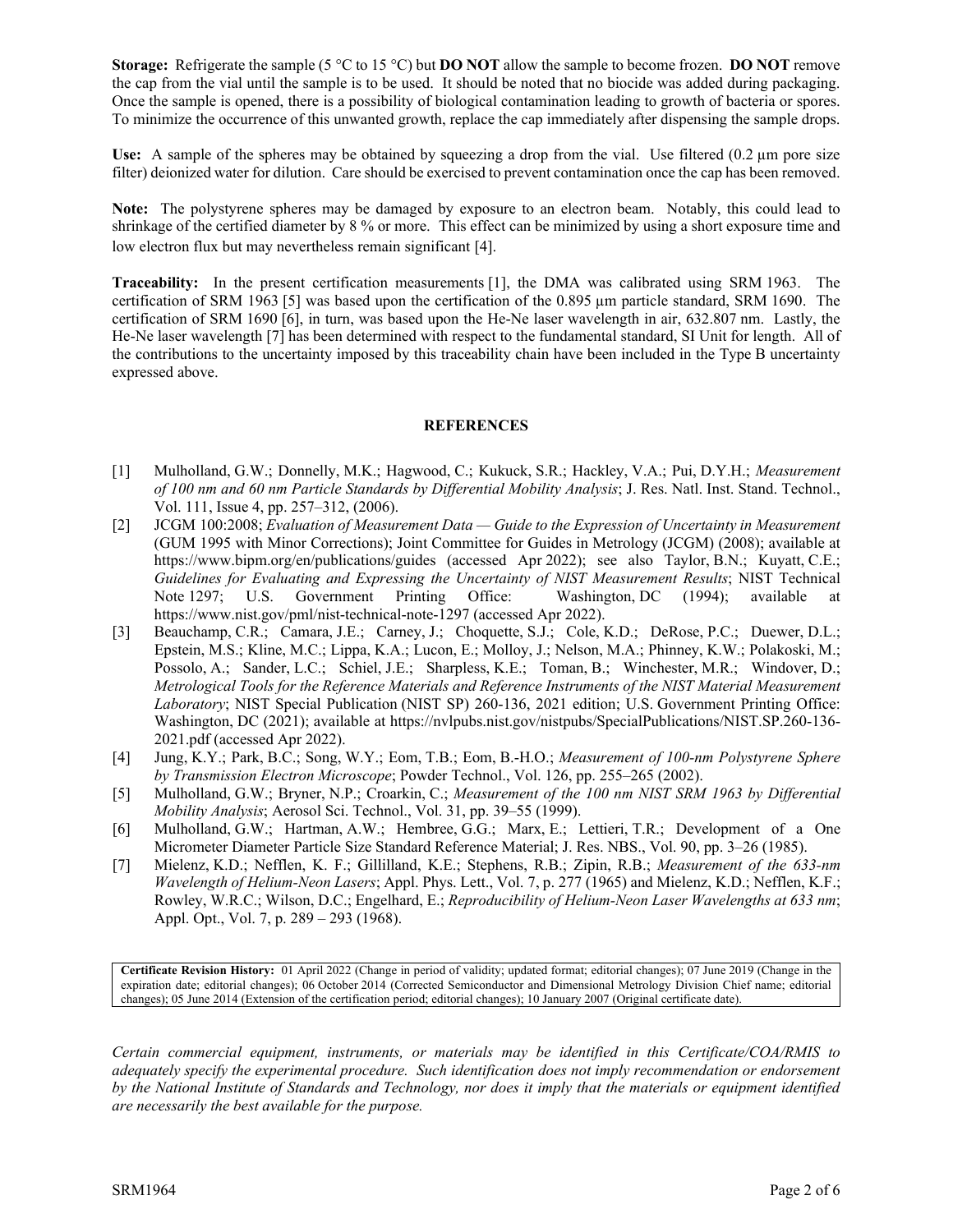*Users of this SRM should ensure that the Certificate/COA/RMIS in their possession is current. This can be accomplished by contacting the Office of Reference Materials 100 Bureau Drive, Stop 2300, Gaithersburg, MD 20899-2300; telephone (301) 975-2200; e-mail srminfo@nist.gov; or the Internet at [https://www.nist.gov/srm.](https://www.nist.gov/srm)*

\* \* \* \* \* \* \* End of Certificate of Analysis \* \* \* \* \* \* \*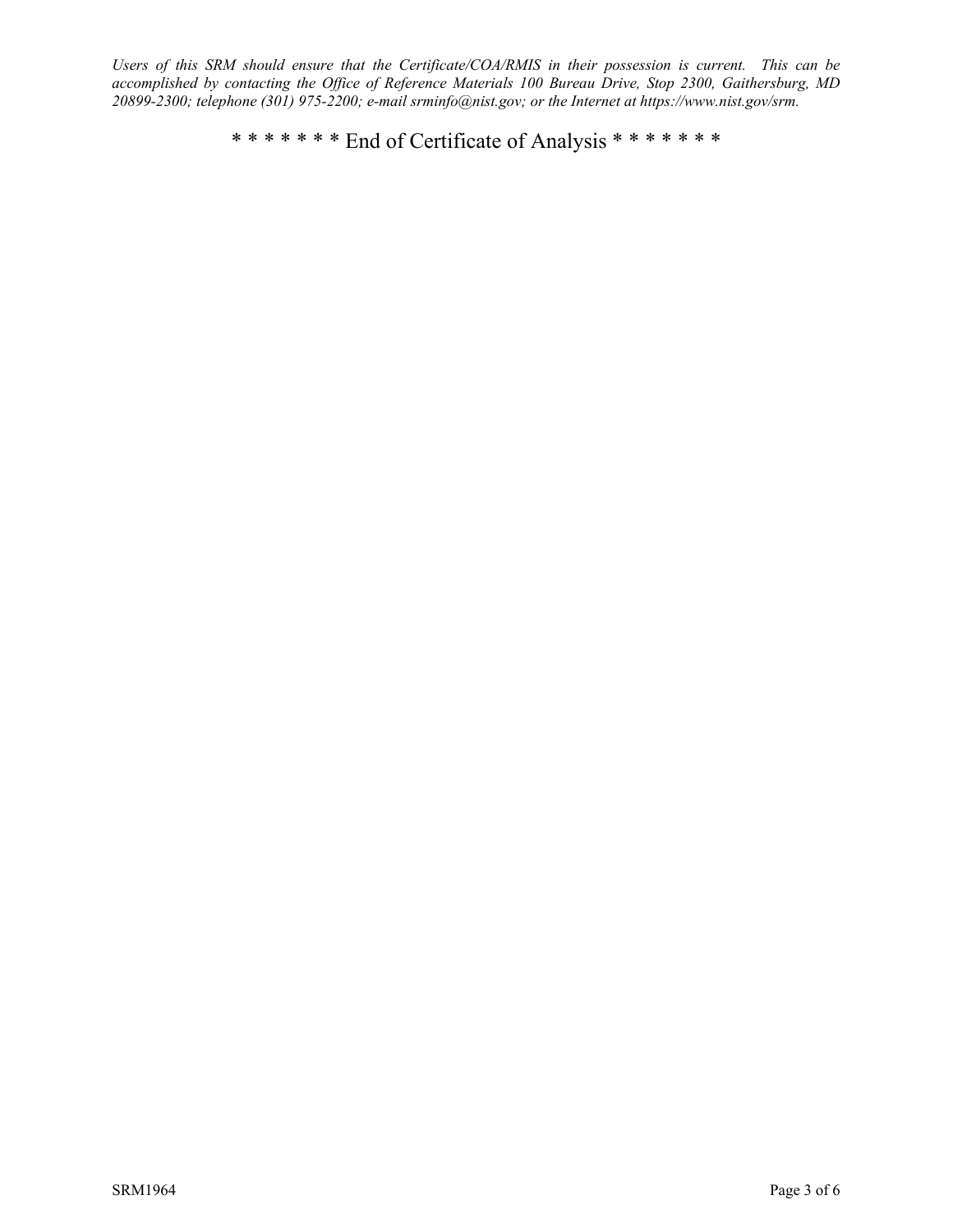### **APPENDIX A**

**Non-Certified Values:** A non-certified value is considered to be a value that will be of interest to the SRM user, but insufficient information is available to assess the uncertainty associated with the value. Non-certified values cannot be used to establish metrological traceability.

**Additional Information:** A single measurement of the size probability distribution *P*(*D*) over an extended range of the distribution is given in Table A1 and Figure A1. The standard deviation of the size distribution near the peak is 4.9 nm, and the standard deviation of the entire distribution is 7.9 nm. The number median diameter is 57.5 nm. The number median diameter is the diameter x, at which the integral

$$
\int_{0}^{x} P(D) dD = 0.5
$$

where the cumulative distribution function is 0.5. The number mean diameter, the volume mean diameter, the light scattering mean diameter, and the dynamic light scattering mean diameter are given in Table A2. The extended measurement of *P(D)* yielded a slightly different modal diameter than the certified value, because that measurement was only obtained from a single scan on a single day; the difference between those values is statistically insignificant. These are non-certified values with no uncertainty assessed and are provided for information purposes only.

The peak diameter is for the spheres as an aerosol. The contaminants in the suspension result in a residue layer on the spheres. The estimated thickness of this layer is 0.03 nm.

| Table A1. Additional non-certified values on the size probability distribution, $P(D)$ , obtained from a single |
|-----------------------------------------------------------------------------------------------------------------|
| measurement scan over an extended range.                                                                        |

| D      | P(D)        | D      | P(D)        |
|--------|-------------|--------|-------------|
| (nm)   | $(nm^{-1})$ | (nm)   | $(nm^{-1})$ |
| 10.811 | 0.00009     | 59.412 | 0.06676     |
| 15.430 | 0.00008     | 60.645 | 0.06895     |
| 19.079 | 0.00013     | 61.859 | 0.06504     |
| 22.138 | 0.00010     | 63.056 | 0.05756     |
| 24.852 | 0.00030     | 64.236 | 0.04241     |
| 27.321 | 0.00075     | 65.401 | 0.02680     |
| 29.606 | 0.00121     | 66.550 | 0.01461     |
| 31.744 | 0.00229     | 67.686 | 0.00631     |
| 33.764 | 0.00413     | 68.808 | 0.00217     |
| 35.683 | 0.00402     | 69.917 | 0.00090     |
| 37.518 | 0.00579     | 71.014 | 0.00043     |
| 39.281 | 0.00782     | 72.100 | 0.00036     |
| 40.978 | 0.00985     | 73.173 | 0.00016     |
| 42.621 | 0.01263     | 74.236 | 0.00010     |
| 44.211 | 0.01393     | 75.289 | 0.00013     |
| 45.757 | 0.01784     | 77.365 | 0.00012     |
| 47.261 | 0.01822     | 79.404 | 0.00013     |
| 48.727 | 0.02021     | 80.410 | 0.00014     |
| 50.159 | 0.02408     | 81.408 | 0.00011     |
| 51.559 | 0.02794     | 83.380 | 0.00009     |
| 52.930 | 0.03435     | 85.323 | 0.00005     |
| 54.274 | 0.03966     | 87.237 | 0.00002     |
| 55.592 | 0.04775     | 89.126 | 0.00001     |
| 56.888 | 0.05460     | 90.989 | 0.00000     |
| 58.160 | 0.06152     | 92.828 | 0.00000     |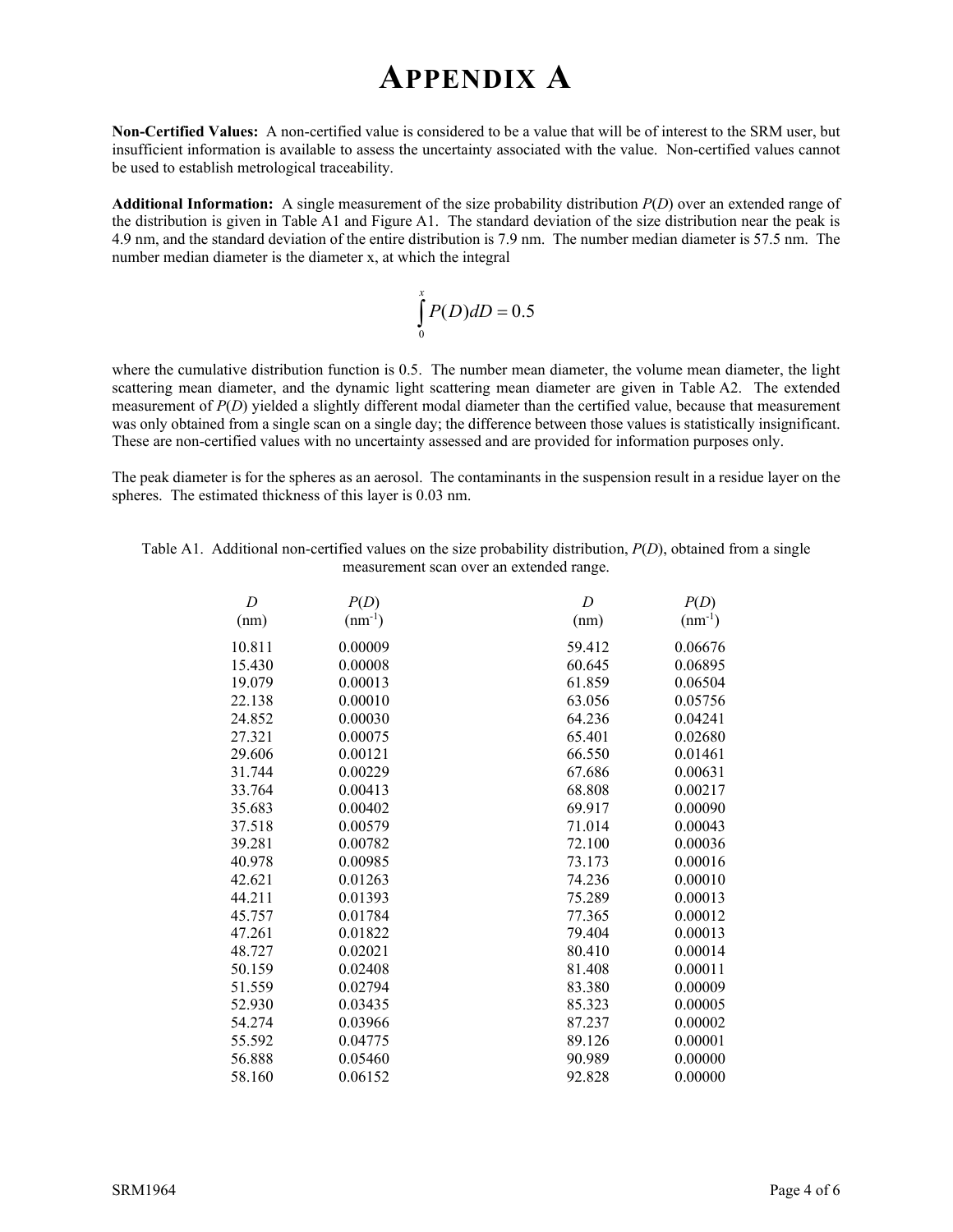

Figure A1. Size probability distribution, *P*(*D*), of data provided in Table 2 obtained from a single measurement scan over an extended range.

Table A2. Non-certified values for the weighted mean particle diameter based on the size probability distribution, *P*(*D*), given in Table 1.

| Peak Diameter <sup>(a)</sup> | $\langle D_N\rangle^{(b)}$ | $ D_V\rangle$ | $\langle D_{LS} \rangle$ | $\langle D_h\rangle_Z$ | $\mathbf{O}_{\langle D_N \rangle}$ |
|------------------------------|----------------------------|---------------|--------------------------|------------------------|------------------------------------|
| (nm)                         | (nm)                       | (nm)          | (nm)                     | (nm)                   | (nm)                               |
| 60.55                        | 55.70                      | 58.49         | 60.23                    | 59.72                  | 7.90                               |

Number mean diameter:  $\langle D_N \rangle = \int D P(D) dD$ 

Standard deviation of size distribution:  $\sigma = \left[ \int (D - \langle D_N \rangle)^2 P(D) dD \right]^{1/2}$ 

Volume or mass mean diameter:  $\langle D_{V} \rangle = \frac{\int DD^{3} P(D)}{\int D^{3} P(D)}$ 

Light scattering weighted mean diameter (Rayleigh limit):

Dynamic light scattering mean diameter (c):

(a) The peak diameter is estimated from a cubic fit for the 9 data points within 30 % of the largest value of  $P(D) = 0.068419$ .

(b) The integrals are evaluated using the trapezoidal rule.

(c) The subscript *h* indicates that this is the hydrodynamic diameter based on the diffusive motion of the particle.

**Maintenance of Non-Certified Values:** NIST will monitor this material to the end of its period of validity. If substantive technical changes occur that affect the non-certified values during this period, NIST will update this Appendix. Before making use of any of the values delivered by this material, users should obtain the most recent version of this documentation, available free of charge through the https://www.nist.gov/srm website.

\* \* \* \* \* \* \* \* \* End of Appendix A \* \* \* \* \* \* \* \* \* \* \* \* \*

 $(D)$ 

 $DD^6\ P(D)\,\mathrm{d}D$ 

 $(D)$ 

 $(D)$ 

 $(D)$ 

 $D^{\mathfrak{b}}$   $P(D)$  d $D$ 

 $(D)$ 

 $D^{\rm o}P(D)\,{\rm d}D$ 

 $DD^3\ P(D)\ \mathrm{d}D$ 

d

d

1

3

 $=\frac{\int DD^3 P(D) \, \mathrm{d}D}{\int D^3 P(D) \, \mathrm{d}D}$ 

6

 $=\frac{\int DD^{6} P(D) \, \mathrm{d}D}{\int D^{6} P(D) \, \mathrm{d}D}$ 

6

6

 $\frac{1}{D}$  $D^6$   $P(D)$  d

 $\lceil \int_0^1 n^{6} p(D) dD \rceil$  $=\left|\frac{\int_{D}^{D} P(D) dD}{\int_{D}^{L} P(D)}\right|$ 

6

 $h / Z$   $\left[$   $D^6 P(D) d$ 

∫

∫

 $\mu$ <sub>s</sub> $\int$   $D^6$   $P(D)$  d

3

 $\big[ D^3 P(D) \, \mathrm{d}$ 

*D*

*D*

 $D_h$ <sub>z</sub> =  $\frac{J_D}{f}$